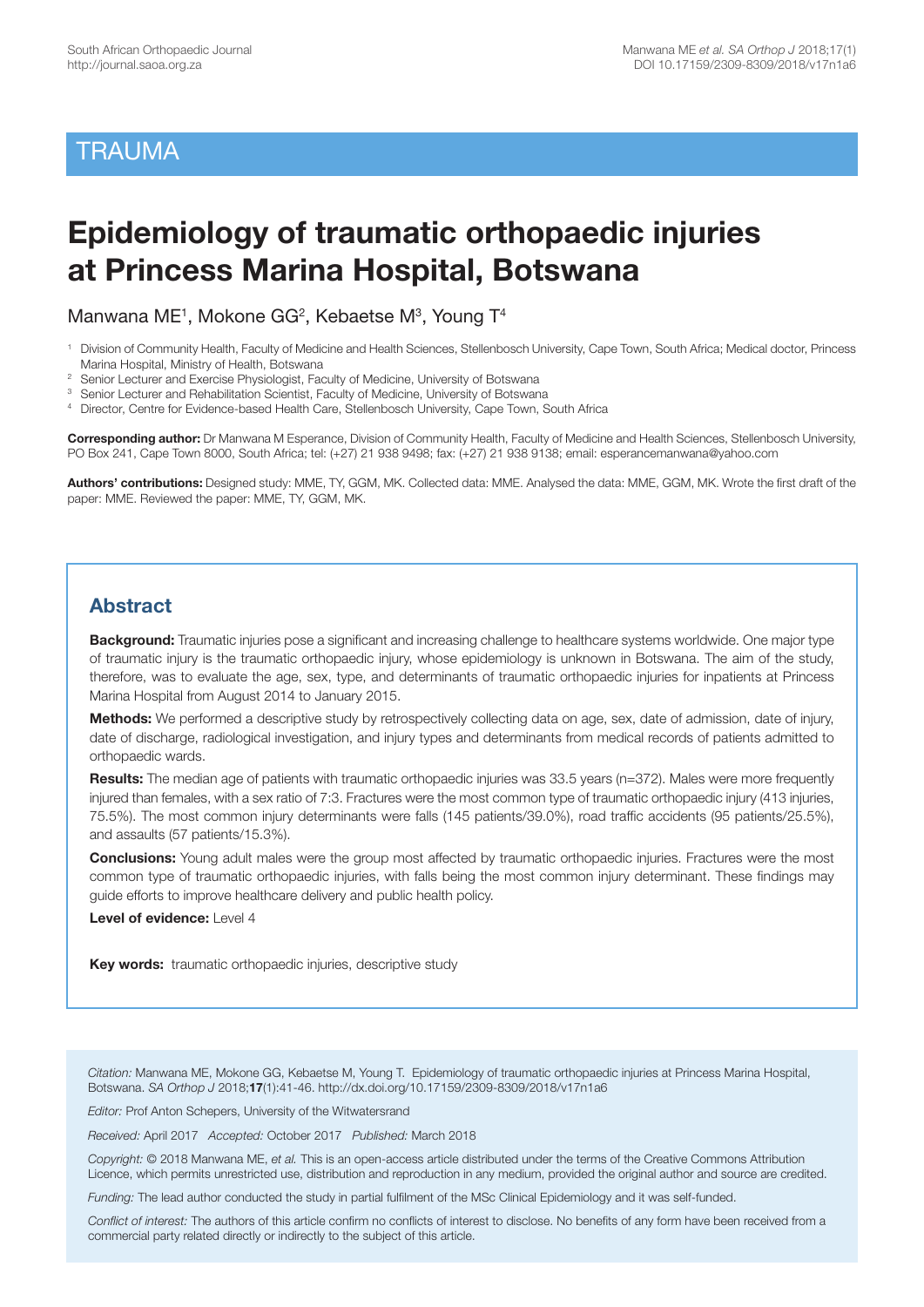## **Introduction**

Traumatic injuries pose a significant and increasing challenge to healthcare systems worldwide. <sup>1</sup> According to the World Health Organisation (WHO), traumatic injuries are one of the main causes of mortality in the world, with 90% of the injuries estimated to occur in low-and middle- income countries.<sup>2</sup>

A large number of traumatic injuries are orthopaedic in n ature. Orthopaedic injuries are injuries that cause damage to the musculoskeletal system, which includes bones, ligaments, joints, tendons, muscles, and nerves. <sup>3</sup> Orthopaedic injuries can be divided into traumatic and non-traumatic injuries. Orthopaedic injuries are common. For example, a survey covering an eight-year period reported that 25% of Americans had impairments secondary to musculoskeletal conditions, 4 while in Kenya one study showed that 221 of 362 (61%) victims of non-fatal road traffic crashes were admitted to the orthopaedic wards. <sup>5</sup> Furthermore, studies generally show that orthopaedic injuries predominantly affect younger male adults, with fractures being the most common injury.<sup>6,7</sup>

A limited number of studies have been conducted on the epidemiology of traumatic orthopaedic injuries, especially in low- and middle-income countries. In Botswana, a sub-Saharan African upper middle-income country, <sup>8</sup> with an estimated 2014 population of 2.04 million, <sup>9</sup> the epidemiology of traumatic orthopaedic injuries is unknown. Although there is lack of data on the epidemiology of traumatic orthopaedic injuries in Botswana, the country has high rates of road traffic accidents (RTAs) and related fatalities. 10,11 Furthermore, RTAs cause traumatic injuries, which could greatly contribute to the number of traumatic orthopaedic injuries in Botswana.

Studies have shown that RTAs are the most common determinant of traumatic orthopaedic injuries, with a prevalence of 39.1%<sup>12</sup> and 63.6%.<sup>7</sup> Some researchers report that RTAs are the most common determinant of fractures, with a fracture prevalence of 29.4%, <sup>13</sup> 49.3%14 and 68.4%. <sup>15</sup> Similarly, falls have been shown to be a serious public health problem worldwide.<sup>16-18</sup> Studies have shown that falls are the second most common determinant of traumatic orthopaedic injuries, with a prevalence of 21.8%7 and 35.1%. <sup>12</sup> However, the contribution and prevalence of falls to traumatic orthopaedic injuries in Botswana are unknown. The present study, therefore, aims to evaluate the epidemiology of traumatic orthopaedic injuries for inpatients at Princess Marina Hospital, Botswana. This study was conducted with the specific objective to determine the demographic profile, prevalence, and determinants of traumatic orthopaedic injuries.

## **Materials and methods**

#### *Study design*

We performed a retrospective descriptive cross-sectional study at Princess Marina Hospital, one of two tertiary government referral hospitals in Botswana, located in Gaborone.

#### *Study period*

We chose the period August 2014 to January 2015 to include non-festive and festive seasons in Botswana. It was hypothesised that more traumatic orthopaedic injuries would be recorded during the festive season. 19

#### *Participants and data collection*

Our study population consisted solely of patients with orthopaedic injuries and who had been admitted to male and female orthopaedic wards from 1 August 2014 to 31 January 2015. From those patients, we identified those with traumatic orthopaedic injuries as our sample of convenience. A sample of convenience is very easy to carry out and the cost and time required to perform it are small in comparison to probability sampling techniques.<sup>20</sup> All arthroplasty patients (such as patients admitted for total knee and hip replacements) were excluded from the study, as most arthroplasty patients' injuries were due to non-traumatic causes. In addition, joint replacement data could obscure findings because Princess Marina Hospital relies on surgeons from South Africa to perform arthroplasty only three or four times a year.

Admission and discharge registers from male and female orthopaedic wards were used to obtain the patient's name, age, sex, diagnosis, and medical record number. In the case of patients with no medical record numbers in the registers, their names were used to obtain their medical record numbers through the Integrated Patient Management System (IPMS). The IPMS is a comprehensive, state-of-the-art healthcare information technology system used for capturing healthcare data on a computer. <sup>21</sup> The information collected from the registers in the male and female orthopaedic wards helped us to look for patients' files in the Medical Record Unit at the Princess Marina Hospital. Once the files were obtained, a data collection form was used to record age, sex, date of admission, date of injury, date of discharge, radiological investigations performed, and the type and determinants of orthopaedic injuries from the patients' files. When a patient had more than one injury, each injury was counted separately.

The principal investigator and one of the co-investigators independently reviewed the first 20 patients' files to assess the reliability of the data collection methodology. Each study participant was given a unique identification number. A register of the unique identification numbers and patients' names was kept locked separately from the data collected. Missing data were coded as missing after two unsuccessful searches for files. Data were backed up on an external hard drive after each capturing session and kept separately by the principal investigator.

#### *Statistical analysis*

Kappa statistics were used to determine the reliability of radiological investigations, and types and determinants of orthopaedic injuries data obtained from the first 20 patients' files between the principal investigator and one of the co-investigators. The data obtained were entered into Microsoft Excel 2010. Stata 13 software was used to perform statistical analysis. For the age of patients enrolled in our study, median and interquartile ranges were calculated and illustrated with histograms. Categorical variables (types of traumatic orthopaedic injuries, their determinants, sex and radiological investigation) were described using frequencies, percentages and bar charts.

#### *Ethics*

Before the commencement of the study, ethics approval was obtained from Stellenbosch University (Ethics ref no S15/09/211), the Health Ministry of Botswana (ref no HPD ME 13/18/1X [193]), and the Princess Marina Hospital research committee (ref no PMH 5/79 [224]). Informed consent was waived by the ethics committees since we performed a retrospective chart review and there was no direct contact with the patients.

## **Results**

A total of 693 orthopaedic patients had been admitted to male and female orthopaedic wards at the Princess Marina Hospital during the study period. Files were found for only 506 (73.0%) of patients. The remaining 187 patients (27.0%) were thus excluded as their medical records were still missing after two unsuccessful searches. Of the 506 patients, 372 (73.5%) had been admitted with traumatic orthopaedic injuries and 134 (26.5%) with non-traumatic orthopaedic injuries.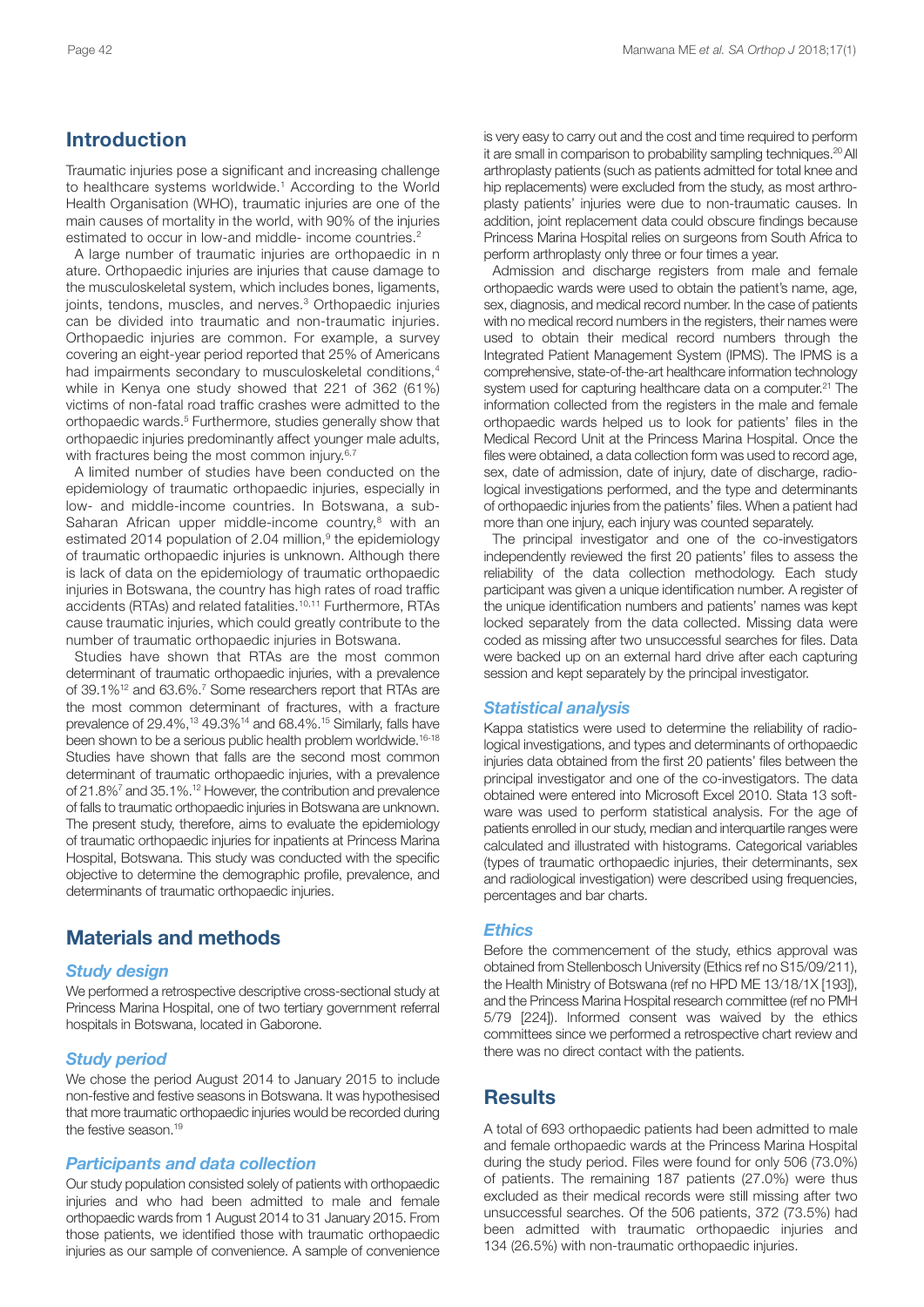

**Figure 1.** Histogram of patients' age

The Kappa statistics for radiological investigations, and types and determinants of orthopaedic injuries data, revealed a statistically significant agreement (p < 0.0001) between the two observers. The median age of the 372 patients with traumatic orthopaedic injuries enrolled in the study was 33.5 years (IQR= 25–50) (*Figure 1*).

The admission rates were the highest for adults up to the age of 49 years (n=277, 74.5%). The proportion of males admitted was higher than the proportion of females admitted with a sex ratio of 7:3. Younger males were more likely to be admitted than younger females. From 60 years and older, females were more affected than males (*Table I*). Most patients were admitted in the months of August (84 patients) and September (80 patients). Otherwise, a lower but relatively even number of patients was admitted monthly from October 2014 through January 2015 (*Figure 2*).

Of the 372 patients admitted with traumatic orthopaedic injuries, 258 patients (69.4%) had fractures only and 38 (10.2%) patients had fractures which were combined with dislocation or subluxation (*Figure 3*). In total there were 547 cases of injury, with the most common injury being fractures (413 cases, 75.5%) and the most common fracture site being the lower limbs (250 cases, 45.7%), followed by the upper limbs (118 cases, 21.6%) and the spine (26 cases, 4.8%) and pelvis (19 cases, 3.5%). There were 55 cases (10.1%) of various dislocations and subluxations.

**Table I:** Age of patients admitted with traumatic orthopaedic injuries

| Age in     | <b>Sex</b>   | <b>Number of</b> |              |
|------------|--------------|------------------|--------------|
| years      | Male $(\% )$ | Female (%)       | patients (%) |
| 13 to 19   | 30(11.5)     | 8(7.2)           | 38(10.2)     |
| 20 to 29   | 74 (28.4)    | 26 (23.4)        | 100 (26.9)   |
| 30 to 39   | 66 (25.3)    | 23 (20.7)        | 89 (23.9)    |
| 40 to 49   | 40 (15.3)    | 10(9.0)          | 50(13.4)     |
| 50 to 59   | 22(8.4)      | 8(7.2)           | 30(8.1)      |
| 60 to 69   | 12(4.6)      | 11(9.9)          | 23(6.2)      |
| 70 to 79   | 6(2.3)       | 9(8.1)           | 15(4.0)      |
| 80 to 89   | 11(4.2)      | 10(9.0)          | 21(5.6)      |
| 90 to 99   | 0(0.0)       | 4(3.6)           | 4(1.1)       |
| $\geq 100$ | 0(0.0)       | 2(1.8)           | 2(0.5)       |
| Total      | 261(70.2)    | 111(29.8)        | 372 (100)    |



**Figure 2.** Patients with traumatic orthopaedic injuries admitted per month



**Figure 3.** Types of traumatic orthopaedic injuries among 372 patients

Of the 41 (7.5%) cases of soft tissue injury, 22 (4.0%) were tendon injuries, five (0.9%) were nerve injuries, three (0.5%) were ligament injuries, while 11 (2.0%) were unspecific injuries. There were 18 (3.3%) cases of amputations, eight (1.5%) cases of crush injury, seven (1.3%) cases of spinal cord injury, and five (0.9%) cases with other types of injury (*Table II*). Our data show that of the 372 patients with traumatic orthopaedic injuries, 307 (82.5%) were aged between 13 and 59 years (*Table III*).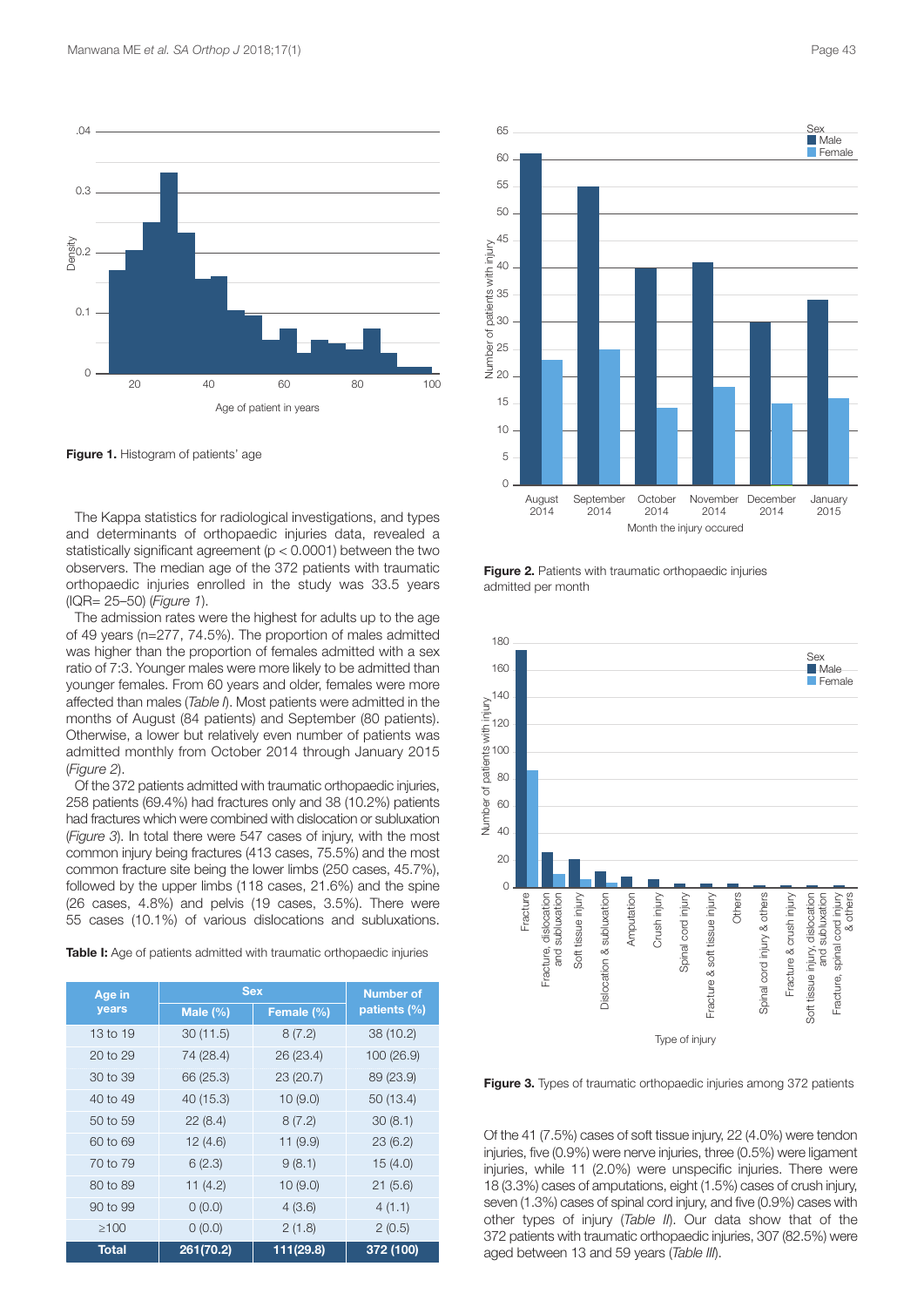| <b>Type of injury</b>       | <b>Number of</b><br>injuries | Percentage |
|-----------------------------|------------------------------|------------|
| Fracture                    | 413                          | 75.5       |
| Lower extremity             | 250                          | 45.7       |
| Upper extremity             | 118                          | 21.6       |
| Spine                       | 26                           | 4.8        |
| Pelvic                      | 19                           | 3.5        |
| Dislocation and subluxation | 55                           | 10.1       |
| Soft tissue injury          | 41                           | 7.5        |
| Ligament                    | 3                            | 0.5        |
| Nerve                       | 5                            | 0.9        |
| Tendon                      | 22                           | 4.0        |
| Unspecific                  | 11                           | 2.0        |
| Amputation                  | 18                           | 3.3        |
| Crush injury                | 8                            | 1.5        |
| Spinal cord injury          | 7                            | 1.3        |
| <b>Others</b>               | 5                            | 0.9        |
| <b>Total</b>                | 547                          | 100        |

**Table II:** Types of traumatic orthopaedic injuries for admission

**Table III:** Types of traumatic orthopaedic injuries by age

Generally, patients stayed in the hospital for less than a month (305 patients, 82.0%), with more than 50% staying for less than ten days. Two patients remained as inpatients more than 100 days, with one patient staying 107 days and the other 171 days (*Figure 4*).

The most common radiological investigation used was X-ray, which was used in 343 patients (92.2%), followed by a combination of X-ray and other investigations (19 patients, 5.1%), computed tomography (CT) scan (six patients, 1.6%), while magnetic resonance imaging (MRI) and a combination of CT-scan and MRI were the least used (two patients (0.5%)) (*Table VI*). Among the 19 patients who underwent a combination of X-ray and other investigations, there were 14 cases of X-ray and CT-scan, four cases of X-ray and MRI, and one case of X-ray and ultrasound.

| Age (year)   | <b>Fracture</b> | <b>Dislocation &amp;</b><br>subluxation | Spinal cord<br>injury | <b>Crush injury</b> | <b>Soft tissue</b><br>injury | <b>Amputation</b> | <b>Others</b> | <b>Number of</b><br>patients |
|--------------|-----------------|-----------------------------------------|-----------------------|---------------------|------------------------------|-------------------|---------------|------------------------------|
| 13 to 19     | 43(10.4)        | 6(10.9)                                 | 0(0.0)                | 0(0.0)              | 2(4.9)                       | 0(0.0)            | 1(20.0)       | 38(10.2)                     |
| 20 to 29     | 92(22.3)        | 20(36.4)                                | 2(28.6)               | 4(50.0)             | 24(58.5)                     | 6(33.3)           | 1(20.0)       | 100 (26.9)                   |
| 30 to 39     | 109(26.4)       | 15(27.3)                                | 2(28.6)               | 3(37.5)             | 7(17.1)                      | 6(33.3)           | 2(40.0)       | 89 (23.9)                    |
| 40 to 49     | 63(15.3)        | 7(12.7)                                 | 0(0.0)                | 1(12.5)             | 4(9.8)                       | 1(5.6)            | 0(0.0)        | 50(13.4)                     |
| 50 to 59     | 36(8.7)         | 3(5.5)                                  | 2(28.6)               | 0(0.0)              | 3(7.3)                       | 5(27.8)           | 1(20.0)       | 30(8.1)                      |
| 60 to 69     | 23(5.6)         | 2(3.6)                                  | 1(14.3)               | 0(0.0)              | 1(2.4)                       | 0(0.0)            | 0(0.0)        | 23(6.2)                      |
| 70 to 79     | 18(4.4)         | 0(0.0)                                  | 0(0.0)                | 0(0.0)              | 0(0.0)                       | 0(0.0)            | 0(0.0)        | 15(4.0)                      |
| 80 to 89     | 24(5.8)         | 1(1.8)                                  | 0(0.0)                | 0(0.0)              | 0(0.0)                       | 0(0.0)            | 0(0.0)        | 21(5.6)                      |
| 90 to 99     | 3(0.7)          | 1(1.8)                                  | 0(0.0)                | 0(0.0)              | 0(0.0)                       | 0(0.0)            | 0(0.0)        | 4(1.1)                       |
| $\geq 100$   | 2(0.5)          | 0(0.0)                                  | 0(0.0)                | 0(0.0)              | 0(0.0)                       | 0(0.0)            | 0(0.0)        | 2(0.5)                       |
| <b>Total</b> | 413 (75.5)      | 55(10.1)                                | 7(1.3)                | 8(1.5)              | 41 (7.5)                     | 18(3.3)           | 5(0.9)        | 372 (100)                    |

| Table IV: Determinants of traumatic orthopaedic injuries |  |  |  |  |
|----------------------------------------------------------|--|--|--|--|
|----------------------------------------------------------|--|--|--|--|

| <b>Determinants</b> | <b>Number</b> | Percentage |
|---------------------|---------------|------------|
| Fall                | 145           | 39.0       |
| <b>RTA</b>          | 95            | 25.5       |
| Assault             | 57            | 15.3       |
| Sports-related      | 28            | 7.5        |
| Machine             | 24            | 6.5        |
| Gunshot             |               | 1.1        |
| <b>Others</b>       | 19            | 5.1        |
| <b>Total</b>        |               | 1 N N      |

Falls were the most common determinant of traumatic orthopaedic injuries, being responsible for 145 (39.0%) of injuries, followed by RTAs in 95 cases (25.5%). Other determinants were assault in 57 cases (15.3%), sports injuries in 28 cases (7.5%), machine-related injuries in 24 cases (6.5%), gunshot injuries in four cases (1.1%) and others in 19 cases (5.1%) (*Table IV*). In general, our data showed that the determinants we studied predominantly affected adults aged 13 to 49 years. We note that patients most commonly affected by falls were aged 30 to 39 years (n=23;15.9%), followed by those aged 80 to 89 years (n=19; 13.1%) (*Table V*).

## **Discussion**

The study aimed to evaluate the epidemiology of traumatic orthopaedic injuries for inpatients at Princess Marina Hospital. The results of our study revealed that the highest number of patients admitted with traumatic orthopaedic injuries were young male adults. Fractures were the most common type of traumatic orthopaedic injury, with falls being the most common determinant of those injuries.

Similar to findings from studies conducted elsewhere, 6,7,22,23 our study showed that the majority of patients admitted were males,with a male-to-female ratio of 7:3. The sex difference may be due to the fact that males tend to exhibit more risky behaviour 15,16 and are perhaps more involved in outdoor activities than females.

The mean age of patients with traumatic orthopaedic injuries enrolled in our study was 33.5 years, similar to 34.5 years reported by Soleymanha *et al*. <sup>23</sup> The present study revealed that the admission rates were the highest for young adults between the ages of 13 and 49 years (n=277, 74.5%), similar to the findings from other studies, $6,7,14$  indicating that the majority of people involved in RTAs were in the productive age groups. Both the mean age and disproportionately higher admission rates for younger adults could lead to loss of productivity and negatively impact the economy.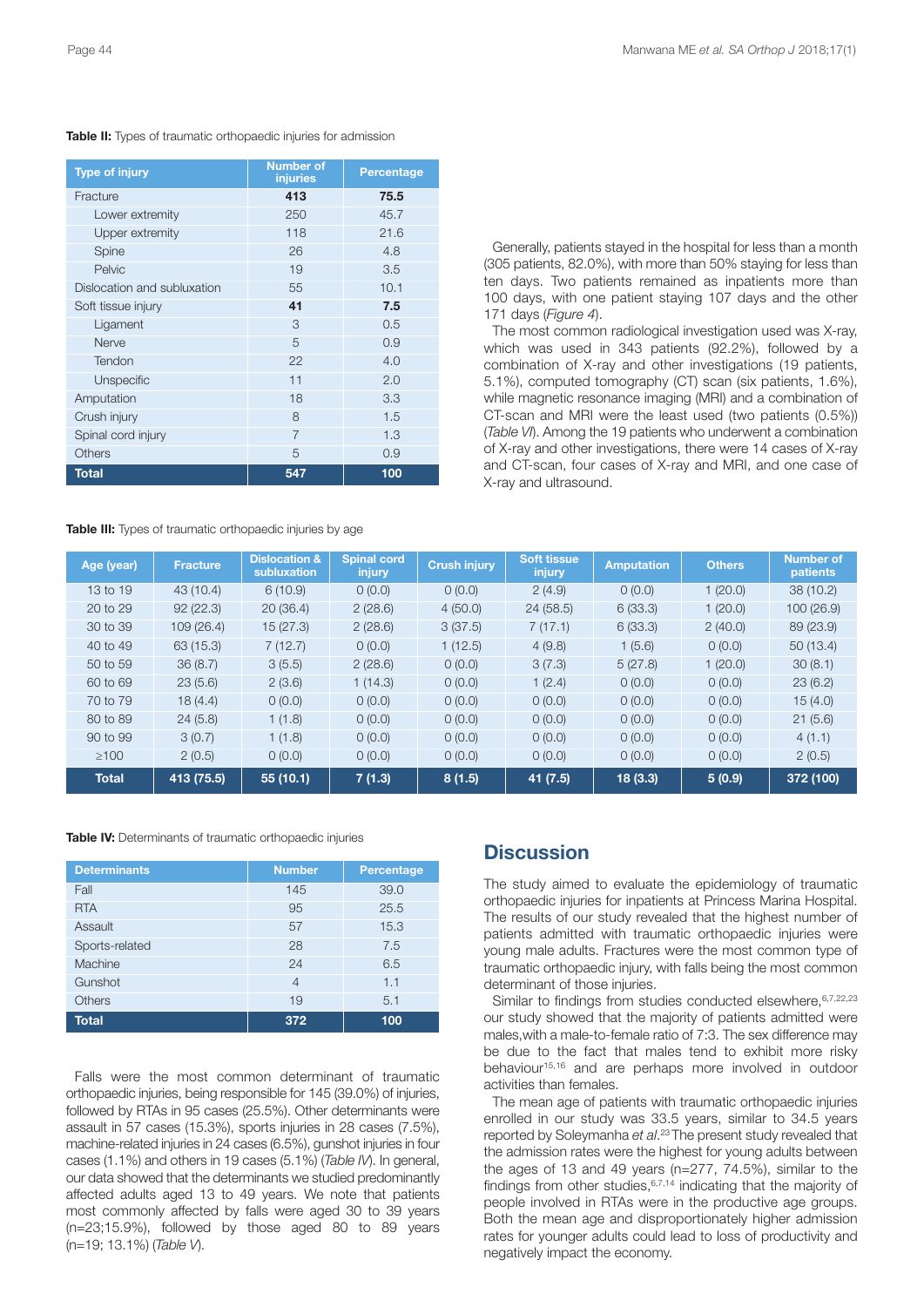| Age in       | Determinants (%) |            |                |                |                       |                |               | Number of |
|--------------|------------------|------------|----------------|----------------|-----------------------|----------------|---------------|-----------|
| years        | <b>RTA</b>       | Fall       | <b>Gunshot</b> | <b>Machine</b> | <b>Sports-related</b> | <b>Assault</b> | <b>Others</b> | patients  |
| 13 to 19     | 13(13.7)         | 15(10.3)   | 0(0.0)         | 1(4.2)         | 5(17.9)               | 1(1.8)         | 3(15.8)       | 38(10.2)  |
| 20 to 29     | 31(32.6)         | 18(12.4)   | 1(25.0)        | 9(37.5)        | 15(53.6)              | 23(40.4)       | 3(15.8)       | 100(26.9) |
| 30 to 39     | 26(27.4)         | 23(15.9)   | 3(75.0)        | 9(37.5)        | 5(17.9)               | 18(31.6)       | 5(26.3)       | 89 (23.9) |
| 40 to 49     | 16(16.8)         | 16(11.0)   | 0(0.0)         | 2(8.3)         | 2(7.1)                | 10(7.5)        | 4(21.1)       | 50(13.4)  |
| 50 to 59     | 6(6.3)           | 18(12.4)   | 0(0.0)         | 1(4.2)         | 1(3.6)                | 3(5.3)         | 1(5.3)        | 30(8.1)   |
| 60 to 69     | 2(2.1)           | 17(11.7)   | 0(0.0)         | 1(4.2)         | 0(0.0)                | 1(1.8)         | 2(10.5)       | 23(6.2)   |
| 70 to 79     | 1(1.1)           | 13(9.0)    | 0(0.0)         | 1(4.2)         | 0(0.0)                | 0(0.0)         | 0(0.0)        | 15(4.0)   |
| 80 to 89     | 0(0.0)           | 19(13.1)   | 0(0.0)         | 0(0.0)         | 0(0.0)                | 1(1.8)         | 1(5.3)        | 21(5.6)   |
| 90 to 99     | 0(0.0)           | 4(2.8)     | 0(0.0)         | 0(0.0)         | 0(0.0)                | 0(0.0)         | 0(0.0)        | 4(1.1)    |
| $\geq 100$   | 0(0.0)           | 2(1.4)     | 0(0.0)         | 0(0.0)         | 0(0.0)                | 0(0.0)         | 0(0.0)        | 2(0.5)    |
| <b>Total</b> | 95(25.5)         | 145 (39.0) | 4(1.1)         | 24(6.5)        | 28(7.5)               | 57(15.3)       | 19(5.1)       | 372 (100) |

#### **Table V:** Determinants by age group

**Table VI:** Radiological investigation used for traumatic orthopaedic injuries

| <b>Radiological investigation</b> | <b>Frequency</b> | <b>Percentage</b> |
|-----------------------------------|------------------|-------------------|
| X-ray                             | 343              | 92.2              |
| X-ray and others                  | 19               | 5.1               |
| CT scan                           |                  | 1.6               |
| <b>MRI</b>                        |                  | 0.5               |
| CT scan and MRI                   |                  | 0.5               |
| Total                             | 372              | 100               |



**Figure 4.** Length of stay of patients with traumatic orthopaedic injuries by sex

The present study also showed that females aged 60 years and older were more affected by traumatic orthopaedic injuries than males. This finding might be due to a higher rate of osteoporosis in older females when compared to men, as supported by Taylor and Young19 and Collinge *et al*., <sup>24</sup> who reported increased incidence or prevalence of osteoporotic fractures in older females.

We identified 547 injuries, with the most common type being fractures (75.5%) and the most common site being the lower limbs, consistent with findings from other studies.<sup>6,7,14</sup> The reason for the fractures being the most common traumatic injury is perhaps apparent and due to the forceful injury determinants involved (see below). Extremities are exposed and thus more susceptible to trauma, usually due to direct trauma in vehicle accidents<sup>14</sup> or falls.

Although others found that falls were the second most common determinant of traumatic injuries after RTAs, <sup>8</sup> our study revealed that falls were the most common determinant of traumatic orthopaedic injuries, with a prevalence of 39.0%. Similarly, Soleymanha *et al*. reported that the highest frequency of traumatic orthopaedic injuries related to falls (prevalence of 38.3%). <sup>23</sup> In the present study, we also found the second highest proportion of falls in the very old adults (80 to 89 years). The World Health Organisation (WHO) reported that the likelihood of falls increased with age-related biological change, with a high incidence over the age of 80 years. <sup>17</sup> Older people usually fell due to factors related to their physical environment, which included excessively high or narrow steps, slippery surfaces, darkness or excessive lighting, and random objects on the surface.<sup>17</sup>

We showed that the second most common determinant (25.5%) of traumatic orthopaedic injuries was RTAs, with the vast majority of victims in the 13- to 49-year age group. Our findings are similar to those of Thomas *et al*. <sup>14</sup> and Manna *et al*., <sup>15</sup> who showed that ~75% of RTA victims were younger than 45 years. A previous analysis of RTAs occurring in Gaborone, Botswana revealed that casualties were very high in the 20- to 39-year age group and that human factors, such as driver/rider negligence, unsafe following distances, failure to comply with signs, and being under the influence of alcohol or drugs were the main causes of traffic accidents, followed by unattended animals on the streets.<sup>25</sup>

We found that the third determinant of traumatic orthopaedic injuries was assault (15.3%), and that the age group most affected (72%) was 20 to 39 years old. Similarly, Manoharan *et al*. showed that assault was more common in the same age group in patients with traumatic orthopaedic injuries. <sup>26</sup> We note that in general, the 20- to 39-year-old age group was most affected by all types of injury, not just for assault, both in our study and that by Manoharan *et al*. 26

We found that the highest admission numbers of patients with traumatic orthopaedic injuries were in August and September. Contrary to expectations, a smaller number of patients was admitted during the festive season (December and January). We think that the lower admission rate may be due to the fact that a large number of Gaborone residents typically travel out